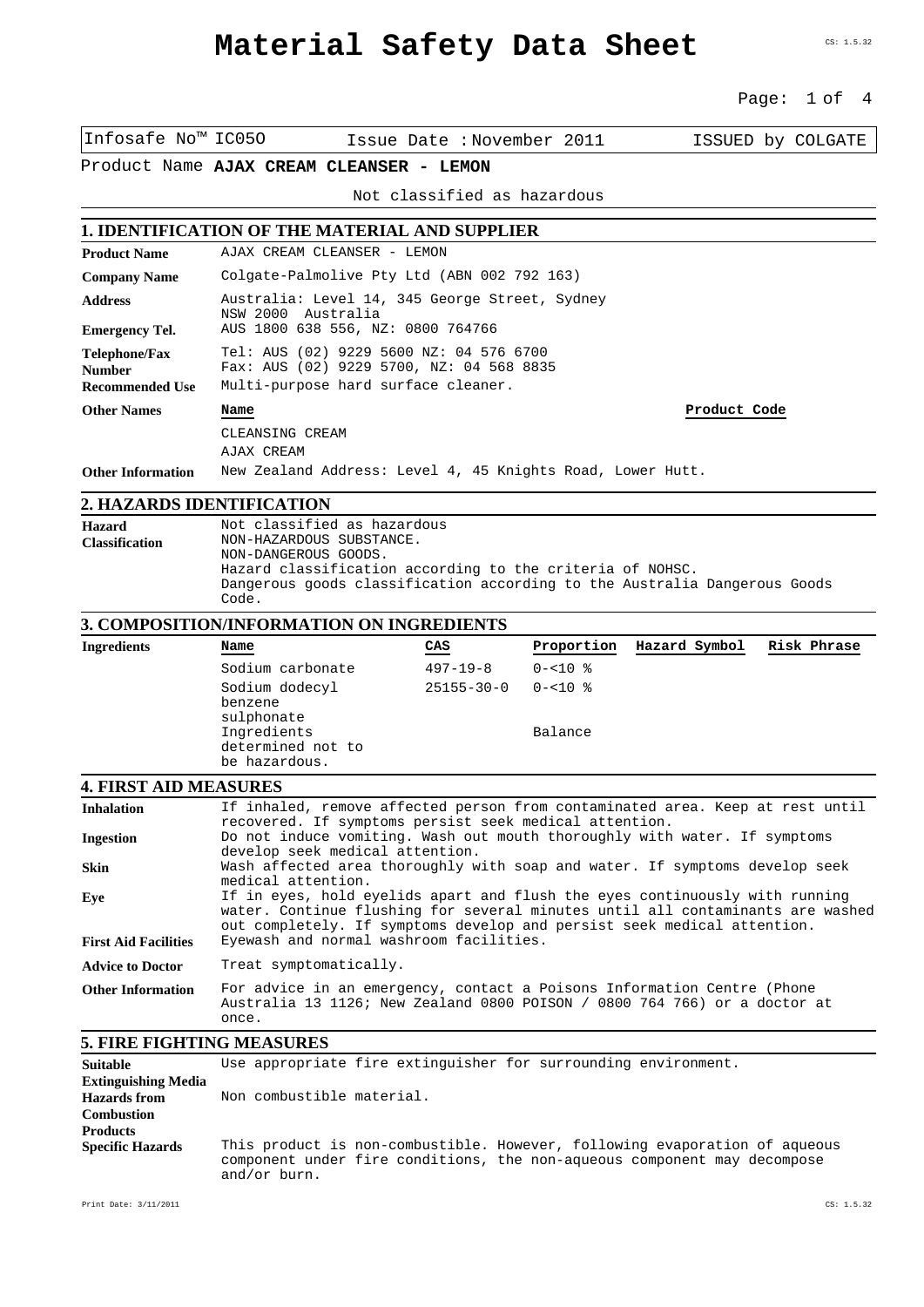## Page: 2 of 4

| Infosafe No™ IC050                                                      | Issue Date : November 2011                                                                                                                                                                                                                                                                                                                                                                                                                                                                                                                                   | ISSUED by COLGATE |
|-------------------------------------------------------------------------|--------------------------------------------------------------------------------------------------------------------------------------------------------------------------------------------------------------------------------------------------------------------------------------------------------------------------------------------------------------------------------------------------------------------------------------------------------------------------------------------------------------------------------------------------------------|-------------------|
|                                                                         | Product Name AJAX CREAM CLEANSER - LEMON                                                                                                                                                                                                                                                                                                                                                                                                                                                                                                                     |                   |
|                                                                         | Not classified as hazardous                                                                                                                                                                                                                                                                                                                                                                                                                                                                                                                                  |                   |
| <b>Precautions in</b><br>connection with Fire                           | Fire fighters should wear Self-Contained Breathing Apparatus (SCBA) operated<br>in positive pressure mode and full protective clothing to prevent exposure to<br>vapours or fumes. Water spray may be used to cool down heat-exposed<br>containers.                                                                                                                                                                                                                                                                                                          |                   |
|                                                                         | <b>6. ACCIDENTAL RELEASE MEASURES</b>                                                                                                                                                                                                                                                                                                                                                                                                                                                                                                                        |                   |
| <b>Emergency</b><br><b>Procedures</b>                                   | Slippery when spilt. Wear appropriate personal protective equipment and<br>clothing to minimise exposure. Increase ventilation. If possible contain the<br>spill. Place inert absorbent material onto spillage. Collect the material and<br>place into a suitable labelled container. Do not dilute material but contain.<br>Dispose of waste according to the applicable local and national regulations.<br>If contamination of sewers or waterways occurs inform the local water and<br>waste management authorities in accordance with local regulations. |                   |
| 7. HANDLING AND STORAGE                                                 |                                                                                                                                                                                                                                                                                                                                                                                                                                                                                                                                                              |                   |
| <b>Precautions for Safe</b><br><b>Handling</b>                          | Use only in a well ventilated area. Keep containers sealed when not in use.<br>Prevent the build up of mists or vapours in the work atmosphere. Avoid<br>inhalation of vapours and mists, and skin or eye contact. Maintain high<br>standards of personal hygiene i.e. Washing hands prior to eating, drinking,<br>smoking or using toilet facilities.                                                                                                                                                                                                       |                   |
| <b>Conditions for Safe</b><br><b>Storage</b>                            | Store in a cool, dry, well-ventilated area, out of direct sunlight. Store in<br>suitable, labelled containers. Keep containers closed when not in use. Ensure<br>that storage conditions comply with applicable local and national regulations.                                                                                                                                                                                                                                                                                                              |                   |
|                                                                         | <b>8. EXPOSURE CONTROLS/PERSONAL PROTECTION</b>                                                                                                                                                                                                                                                                                                                                                                                                                                                                                                              |                   |
| <b>National Exposure</b><br><b>Standards</b><br><b>Biological Limit</b> | No exposure standards have been established for the mixture by the National<br>Occupational Health & Safety Commission (NOHSC). However, over-exposure to<br>some chemicals may result in enhancement of pre-existing adverse medical<br>conditions and/or allergic reactions and should be kept to the least possible<br>levels.<br>No biological limits allocated.                                                                                                                                                                                         |                   |
| <b>Values</b><br><b>Engineering</b><br><b>Controls</b>                  | Use with good general ventilation. If mists or vapours are produced, local<br>exhaust ventilation should be used.                                                                                                                                                                                                                                                                                                                                                                                                                                            |                   |
| <b>Respiratory</b><br><b>Protection</b>                                 | If engineering controls are not effective in controlling airborne exposure<br>then an approved respirator with a replaceable mist filter should be used.<br>Reference should be made to Australian/New Zealand Standards AS/NZS 1715,<br>Selection, Use and Maintenance of Respiratory Protective Devices; and AS/NZS<br>1716, Respiratory Protective Devices, in order to make any necessary changes<br>for individual circumstances.                                                                                                                       |                   |
| <b>Eye Protection</b>                                                   | Safety glasses with side shields or chemical goggles should be worn. Final<br>choice of appropriate eye/face protection will vary according to individual<br>circumstances. Eye protection devices should conform with Australian/New<br>Zealand Standard AS/NZS 1337 - Eye Protectors for Industrial Applications.                                                                                                                                                                                                                                          |                   |
| <b>Hand Protection</b>                                                  | Wear gloves of impervious material. Final choice of appropriate gloves will<br>vary according to individual circumstances i.e. methods of handling or<br>according to risk assessments undertaken. Reference should be made to AS/NZS<br>2161.1: Occupational protective gloves - Selection, use and maintenance.                                                                                                                                                                                                                                            |                   |
| <b>Body Protection</b>                                                  | Suitable protective work wear, e.g. cotton overalls buttoned at neck and wrist<br>is recommended. Chemical resistant apron is recommended where large quantities<br>are handled.                                                                                                                                                                                                                                                                                                                                                                             |                   |
|                                                                         | 9. PHYSICAL AND CHEMICAL PROPERTIES                                                                                                                                                                                                                                                                                                                                                                                                                                                                                                                          |                   |
| Appearance                                                              | Viscous white opaque liquid                                                                                                                                                                                                                                                                                                                                                                                                                                                                                                                                  |                   |

| <b>Appearance</b>          | viscous while opaque |
|----------------------------|----------------------|
| Odour                      | Not available        |
| <b>Melting Point</b>       | Not available        |
| <b>Boiling Point</b>       | Not available        |
| <b>Solubility in Water</b> | Slightly soluble     |
| <b>Specific Gravity</b>    | $1.35 - 1.45$ q/cc   |
| pH Value                   | $10.0 - 11.0$        |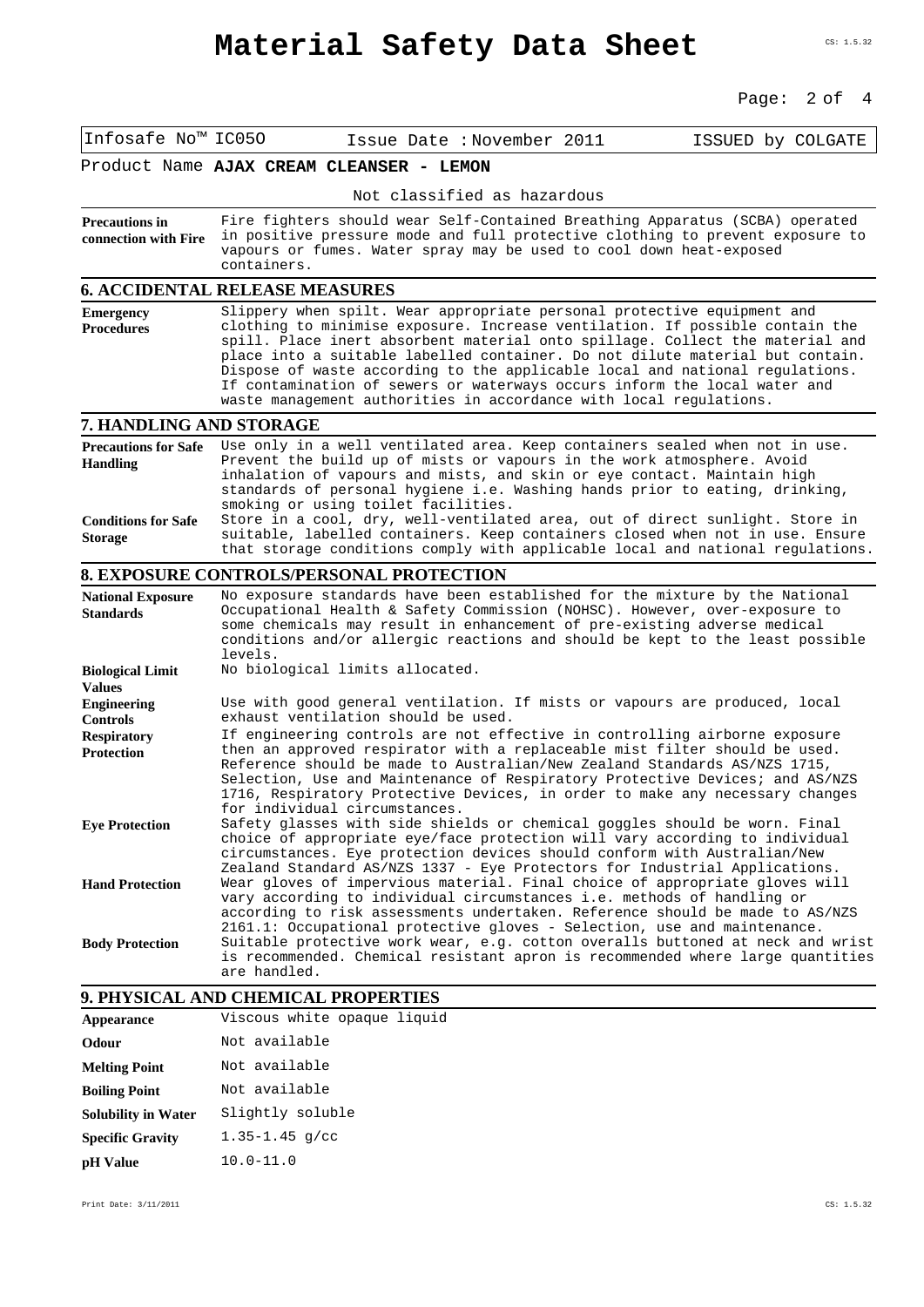## Page: 3 of 4

| Infosafe No™ IC050                                                              | Issue Date: November 2011<br>ISSUED by COLGATE                                                                                                        |  |  |
|---------------------------------------------------------------------------------|-------------------------------------------------------------------------------------------------------------------------------------------------------|--|--|
|                                                                                 | Product Name AJAX CREAM CLEANSER - LEMON                                                                                                              |  |  |
|                                                                                 | Not classified as hazardous                                                                                                                           |  |  |
| <b>Vapour Pressure</b>                                                          | Not available                                                                                                                                         |  |  |
| <b>Vapour Density</b>                                                           | Not available                                                                                                                                         |  |  |
| $(Air=1)$<br><b>Viscosity</b>                                                   | 4000-10000 cps                                                                                                                                        |  |  |
| <b>Flash Point</b>                                                              | Not applicable                                                                                                                                        |  |  |
| <b>Flammability</b>                                                             | Non-combustible                                                                                                                                       |  |  |
| <b>Auto-Ignition</b><br><b>Temperature</b>                                      | Not applicable                                                                                                                                        |  |  |
| <b>Flammable Limits -</b><br>Lower                                              | Not applicable                                                                                                                                        |  |  |
| <b>Flammable Limits -</b><br><b>Upper</b>                                       | Not applicable                                                                                                                                        |  |  |
|                                                                                 | <b>10. STABILITY AND REACTIVITY</b>                                                                                                                   |  |  |
| <b>Chemical Stability</b>                                                       | Stable under normal conditions of storage and handling.                                                                                               |  |  |
| <b>Conditions to Avoid</b>                                                      | Extremes of temperature and direct sunlight.                                                                                                          |  |  |
| Incompatible                                                                    | Strong oxidizing agents.                                                                                                                              |  |  |
| <b>Materials</b><br><b>Hazardous</b><br><b>Decomposition</b><br><b>Products</b> | Thermal decomposition may result in the release of toxic and/or irritating<br>fumes.                                                                  |  |  |
| <b>Hazardous Reactions</b>                                                      | May react with incompatibles.                                                                                                                         |  |  |
| <b>Hazardous</b><br>Polymerization                                              | Will not occur.                                                                                                                                       |  |  |
|                                                                                 | <b>11. TOXICOLOGICAL INFORMATION</b>                                                                                                                  |  |  |
| <b>Toxicology</b>                                                               | No toxicity data available for this product.                                                                                                          |  |  |
| <b>Information</b><br><b>Inhalation</b>                                         | Inhalation of product vapours may cause irritation of the nose, throat and<br>respiratory system.                                                     |  |  |
| <b>Ingestion</b>                                                                | Ingestion of this product may irritate the gastric tract causing nausea and<br>vomiting.                                                              |  |  |
| Skin                                                                            | May be irritating to skin. The symptoms may include redness, itching and<br>swelling.                                                                 |  |  |
| Eye                                                                             | May be irritating to eyes. The symptoms may include redness, itching and<br>tearing.                                                                  |  |  |
| <b>Chronic Effects</b>                                                          | Not expected to cause chronic health effects.                                                                                                         |  |  |
|                                                                                 | <b>12. ECOLOGICAL INFORMATION</b>                                                                                                                     |  |  |
| <b>Ecotoxicity</b>                                                              | No ecological data are available for this material.                                                                                                   |  |  |
| Persistence /<br><b>Degradability</b>                                           | Not available                                                                                                                                         |  |  |
| <b>Mobility</b>                                                                 | Not available                                                                                                                                         |  |  |
| <b>Environ. Protection</b>                                                      | Prevent this material entering waterways, drains and sewers.                                                                                          |  |  |
|                                                                                 | <b>13. DISPOSAL CONSIDERATIONS</b>                                                                                                                    |  |  |
| <b>Disposal</b><br><b>Considerations</b>                                        | The disposal of the spilled or waste material must be done in accordance with<br>applicable local and national regulations.                           |  |  |
| 14. TRANSPORT INFORMATION                                                       |                                                                                                                                                       |  |  |
| <b>Transport</b><br><b>Information</b>                                          | Not classified as Dangerous Goods according to the Australian Code for the<br>Transport of Dangerous Goods by Road and Rail (ADG Code) (7th edition). |  |  |
|                                                                                 | <b>15. REGULATORY INFORMATION</b>                                                                                                                     |  |  |
| <b>Regulatory</b><br><b>Information</b>                                         | Not classified as Hazardous according to criteria of National Occupational<br>Health & Safety Commission (NOHSC), Australia.                          |  |  |
| Print Date: 3/11/2011                                                           | CS: 1.5.32                                                                                                                                            |  |  |
|                                                                                 |                                                                                                                                                       |  |  |
|                                                                                 |                                                                                                                                                       |  |  |